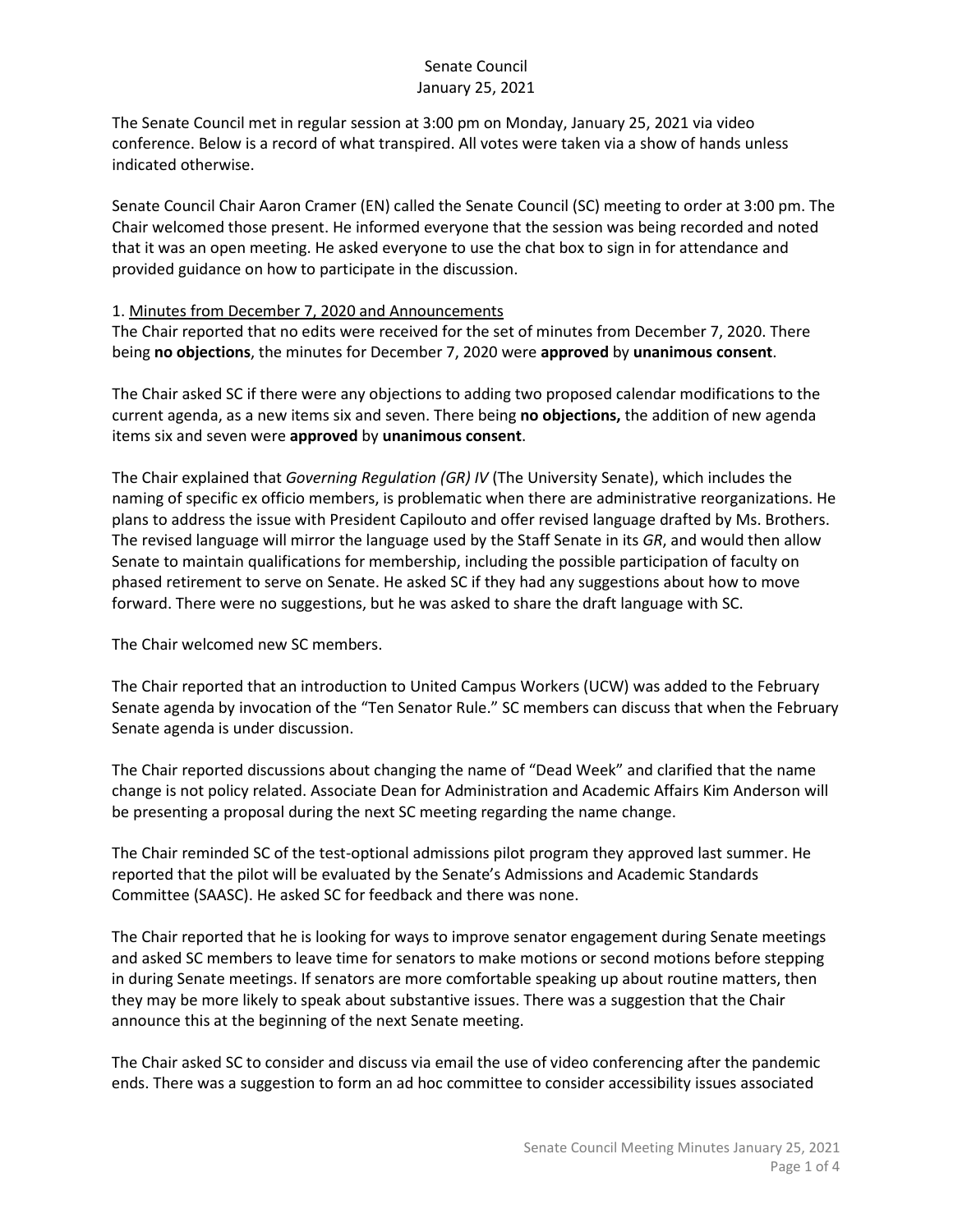with the continued use of video conferencing. The Chair noted that it would still be some time before inperson meetings would be possible.

#### 2. Nominees for Search Committees

## a. Ombud Search Committee

The Chair explained the appointment process of the Academic Ombud and SC members deliberated on nominees received through an email solicitation to senators. Grossman (AS) **moved** to send forward the two names agreed upon by SC. Collett (HS) **seconded**. The Chair asked if there was any debate and there was none. A **vote** was taken and the motion **passed** with none opposed.

#### b. Nominees for Chief Academic Officer Reviews

#### i. Nursing (Janie Heath)

SC members deliberated on nominees received through an email solicitation to senators. Grossman (AS) **moved** to send forward the nominee for Nursing Chief Academic Officer Review agreed upon by SC and identified the alternate. Collett (HS) **seconded**. The Chair asked if there was any debate and there was none. There was brief discussion about a recent Zoom software update and changed icons. There were no objections from SC members about using "unanimous consent" to take the days' votes, if possible. There being **no objections,** the motion was **approved** by **unanimous consent**.

#### ii. Health Sciences (Scott Lephart)

SC members deliberated on nominees received through an email solicitation to senators. Collett (HS) **moved** to send forward the nominee for Health Sciences Chief Academic Officer Review agreed upon by SC and identified the alternate. Grossman (AS) **seconded**. The Chair asked if there was any debate and there was none. There being **no objections,** the motion was **approved** by **unanimous consent**.

## iii. Design (Mitzi Vernon)

SC members deliberated on nominees received through an email solicitation to senators. Oltmann (CI) **moved** to send forward the nominee for Design Chief Academic Officer Review agreed upon by SC and identified the alternate. Grossman (AS) **seconded**. The Chair asked if there was any debate and there was none. There being **no objections,** the motion was **approved** by **unanimous consent**.

## 3. Committee Reports

## a. Senate's Academic Programs Committee (SAPC) - Leslie Vincent, Chair

i. Proposed New Graduate Certificate in Innovations at the Nexus of Food, Energy and Water Systems Vincent (BE) described the proposed new Graduate Certificate in Innovations at the Nexus of Food, Energy and Water Systems. The Chair asked if there were any questions of fact. There was a comment that rules about adding or subtracting faculty of record will need to be developed. Program Manager and Adjunct Assistant Professor Eduardo Santillan-Jimenez (AS) explained that the certificate will be sustained after funding ends by using their online library of content.

The Chair stated that the **motion** on the floor was a recommendation from the SAPC that the University Senate approve, for submission to the Board of Trustees, the establishment of a new Graduate Certificate in Innovations at the Nexus of Food, Energy, and Water Systems, housed in the Department of Biosystems and Agriculture Engineering, in the College of Agriculture, Food and Environment. Because the motion came from committee, no **second** was needed. The Chair asked if there was any debate and there was none. There being **no objections,** the motion was **approved** by **unanimous consent**.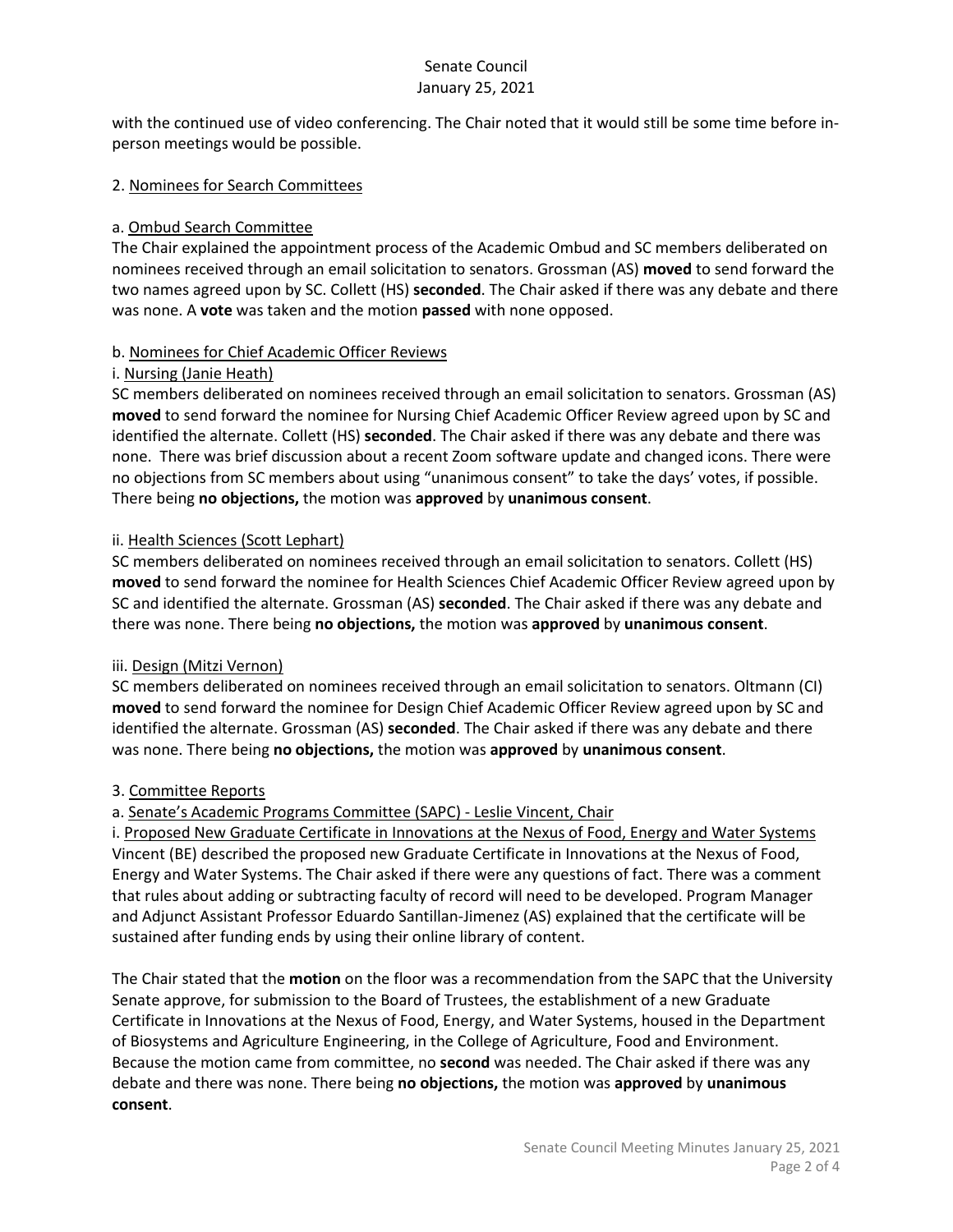### ii. Proposed Significant Change to MSNFS Nutrition and Food Systems

Vincent (BE) described the proposed significant change to MSNFS Nutrition and Food Systems. The Chair asked if there were any questions of fact and there were none.

The Chair stated that the **motion** on the floor was a recommendation from the SAPC that the University Senate approve the significant change to the MSNFS: Nutrition and Food Systems, in the Department of Dietetics and Human Nutrition within the College of Agriculture, Food, and Environment. Because the motion came from committee, no **second** was needed. The Chair asked if there was any debate and there was none. There being **no objections,** the motion was **approved** by **unanimous consent**.

#### iii. Proposed Significant Change to BS Dietetics and Human Nutrition

Vincent (BE) described the proposed significant change to BS Dietetics and Human Nutrition. The Chair asked if there were any questions of fact. Lecturer & Coordinated Program Director Liz Combs explained that the removal of the requirement for a C or better in certain courses was made because students must still complete an accredited dietetic internship before becoming a registered dietitian.

The Chair stated that the **motion** on the floor was a recommendation from the SAPC that the University Senate approve the significant change to the BS: Dietetics, in the Department of Dietetics and Human Nutrition within the College of Agriculture, Food, and Environment. Because the motion came from committee, no **second** was needed. The Chair asked if there was any debate and there was none. There being **no objections,** the motion was **approved** by **unanimous consent**.

#### iv. Proposed New MS Strategic Human Resource Management and Analytics

Vincent (BE) described the proposed new MS Strategic Human Resource Management and Analytics. The Chair asked if there were any questions of fact and there were none.

The Chair stated that the **motion** on the floor was a recommendation from the SAPC that the University Senate approve, for submission to the Board of Trustees, the establishment of a new MS degree: Strategic Human Resource Management and Analytics, in the Department of Management within the Gatton College of Business and Economics. Because the motion came from committee, no **second** was needed. The Chair asked if there was any debate and there was none. There being **no objections,** the motion was **approved** by **unanimous consent**.

## 4. Discussion on Provost Search

The Chair reported he would be speaking with the President about the Provost search and requested feedback from SC about the questions emailed to them previously about the search. Questions included:

- 1. What do you think are the priorities and challenges for the Office of the Provost? (Campus-wide vs. Senate)
- 2. What are the key characteristics, talents, and skills the next Provost will need to be successful?
- 3. What do you think the process to select the next Provost should be?

SC members broadly provided input, emphasizing the need for a strong commitment to shared governance. SC also noted concerns about the effect of the Provost situation on current open searches.

## 5. Syllabus Initiative